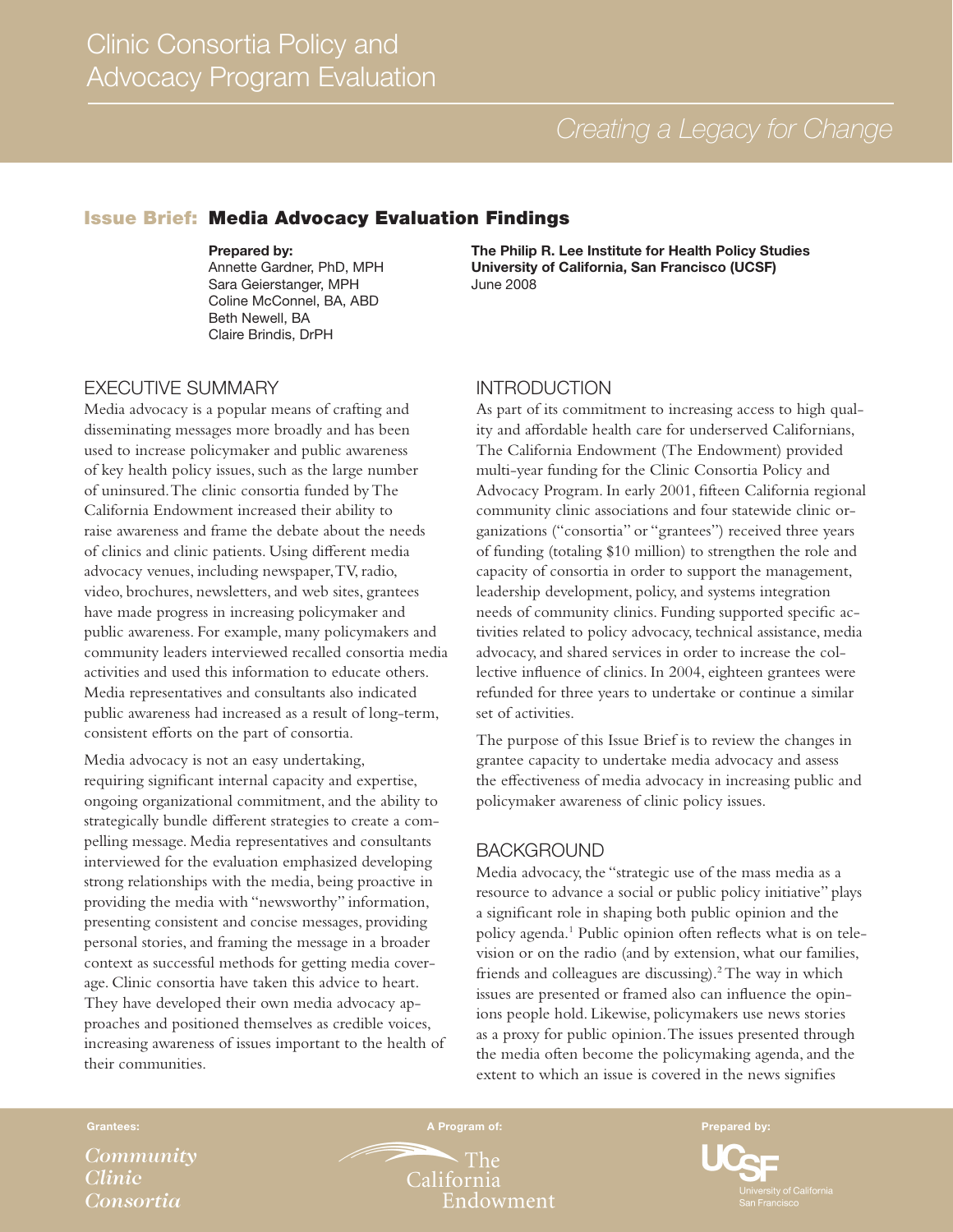the priority of the issue.<sup>3</sup> While it is sometimes difficult to evaluate the effects of media advocacy, there are numerous evaluations that indicate media advocacy can and does impact public policy.4 As such, media advocacy is an important tool for organizations wanting to draw attention to critical issues facing their constituents.

Advocacy organizations must have the necessary media advocacy understanding and resources to penetrate the media and subsequently increase public and policymaker awareness of key policy issues. As detailed in **Figure 1**, there is a host of factors that affect the success of a media advocacy campaign.<sup>5</sup> The UCSF evaluation focused on many of these factors, in particular expanding staff expertise, developing relationships with the media, and understanding the contextual factors that contribute to successful media advocacy.

# **METHODOLOGY**

UCSF administered a combination of quantitative and qualitative instruments to the 19 grantees to assess grantee media advocacy capacity and outcomes from 2002-2004. Longitudinal data were collected from grantees and interviews were conducted with the targets of grant-funded activities (policymakers and community leaders) to describe the perceived effectiveness of grantee media advocacy activities and to identify key lessons learned. Media representatives and consultants were interviewed to assess the effectiveness of their relationships with clinic consortia and clinics, as well as the effectiveness of consortia strategies to increase media coverage and impact policy. UCSF asked media representatives and media consultants to reflect on what contributed to successful media advocacy.

## **FINDINGS**

The Clinic Consortia Policy and Advocacy Program has proven to be an important means for strengthening consortia capacity to better craft and disseminate key messages about the role of the consortia, clinics, and the populations they serve. Many grantees are successfully developing articles, launching media campaigns, and working with newspaper, radio, and television. Experienced grantees are developing sophisticated strategies to educate the public on key health care issues such as, the uninsured and the role of the safety net. Other grantees still are developing their internal capacity to engage in media advocacy by creating media plans and strengthening their relationships with the media. The following is a description of the media advocacy evaluation findings.

#### Expanding Grantee Capacity: Building the Base

• *Consortia have established coordinated and systematic media approaches.* The use of outside media consultants and the integration of multiple media approaches (implementing media campaigns, proposing story ideas to the press,

- Planning: Successful campaigns result from early planning and research to develop messages and strategy.
- Staff Training: Effective campaigns often include staff training programs, i.e., training staff to be media spokespeople and training staff to plan and carry out their own media campaigns.
- Power and Visibility: The target audience should include policymakers who have the power to directly influence policy and individuals or organizations that are highly visible.
- Quantity: One message may not be effective by itself and multiple exposures in a wide array of media venues may be necessary for reader recall.
- Personal Stories: Stories that tug at heartstrings and are matched with their audience's experience not only tend to gain media attention, but have a greater chance of mobilizing a response.
- **Leadership:** The spokesperson or messenger is important to the public's acceptance of the message. They should be strategic thinkers that are comfortable in a political environment and should be able to facilitate advocacy efforts via relationships and personality.
- Relationships: Successful media advocacy efforts involve building and maintaining relationships with individuals who have the power to promote system change (such as media, policymakers, community leaders, and the public).
- Relationships with Media Representatives: A proactive approach, such as producing materials that journalists can use is key. Having an infrastructure of media materials allows organizers to give interviews on a moment's notice and increases the possibility that stories will be framed according to the organizer's objectives.
- Using Data: Using data can substantiate the legitimacy of a story frame. It can be used to indicate the size of a problem and justify social action.
- Considering the Context: The success of advocacy efforts depends upon characteristics of the environment in which it is organized. A successful media advocacy campaign maintains adequate control over staff and activities while also allowing for flexibility so that efforts can be fine-tuned to environments.
- Framing the Issue: The way in which issues are presented – the story frame – can influence the opinions people hold and, subsequently, the policymaking process itself. Media advocacy is often about competing story frames.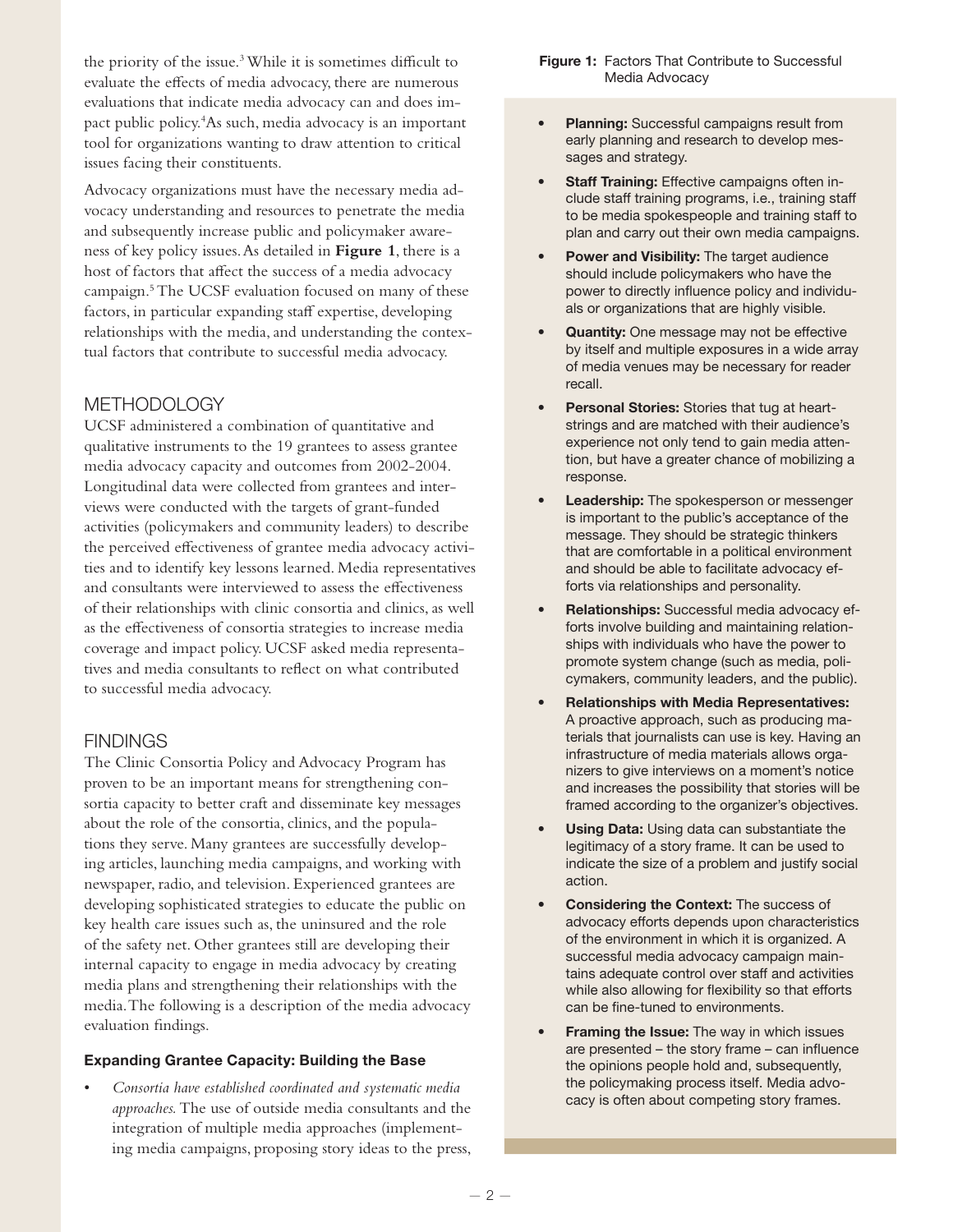providing sufficient background material, etc.) have contributed to sustained media coverage.

- Consortia have strengthened their relationships with media, *as evidenced by calls from reporters for information, media attendance at consortia events, and media coverage in print, radio, and television.* Providing reporters with frequent press kits on relevant policy issues and facilitating access to clinic staff and/or patients for interviews is critical to cultivating mutually beneficial relationships.
- Consortia have obtained coverage in a variety of news venues, *including both major and local newspapers, television, and radio.* In addition, grantees are getting front-page coverage, enhancing the visibility of their issues. Coverage in major newspapers puts clinics and clinic patient issues on the state policy agenda. Articles and editorials that appeared in large newspapers also had on-line access.
- Consortia have secured newspaper coverage on a broad range *of issues that affect clinics and their patient populations,* such as providing insurance coverage for the uninsured, the California state budget crisis, and increased public support for community clinics.

### Policymaker and Public Awareness of Clinic Policy Issues

- Policymaker awareness of clinic policy issues is moderately high. Nearly half of all policymakers and community leaders interviewed recalled consortia media activities (such as a single specific article) and reported that they used the information to educate others. They explained that personal stories, as well as media messages that highlighted the breadth and availability of services, were the most compelling messages for the public.
- Public awareness of clinic policy issues has increased. Approximately 40 percent of interviewed media representatives said that public understanding had increased either as the result of long-term, consistent efforts on the part of consortia or as a result of increased media coverage over time.

### Media Advocacy Effectiveness: Achieving Desired **Outcomes**

- The perceived effectiveness of media advocacy in achieving a *policy change and/or increasing funding to clinics was mixed.* 
	- *Media advocacy was perceived by grantees as less effective in achieving a policy change and/or increasing funding to clinics compared to other policy advocacy activities.* This was due to a number of factors, such as the difficulty in assessing the impact, a difficult media market, and existing clinic relationships with the media that may preclude the need for a strong relationship with the media or aggressive media strategy.
- *The media representatives and consultants were mixed in their reviews.* Some thought media advocacy activities were successful and others were unsure of the effectiveness. On the other hand, nearly all of the policymakers and community leaders reported that media advocacy was "very" or "somewhat" effective at increasing their awareness of community clinic issues.
- *The effectiveness of media advocacy hinges on several external factors that are beyond the control of grantees.*  Media markets vary across the state, with rural areas having different challenges than urban areas. Additionally, a media advocacy push may not be the desired strategy when visibility is not needed or when visibility has the potential to put clinics at risk.

#### What Works: Strategies For Success

- *Media representatives and consultants cited five key strategies for enhancing relationships with the media:* (1) responding immediately (i.e., within hours) to media requests; (2) providing a spokesperson who is an expert in the field and comfortable in interviews; (3) maintaining long-term relationships so that media know how to use consortia as resources and trust that consortia are legitimate sources of information; (4) offering access to clinic clients and staff for news interviews; and (5) being proactive and providing the media with regular messages that have consistent themes.
- $Media$  representatives and consultants stressed that messages *should be timely, properly crafted, concise, and inclusive of contact information.* Providing data or press releases were rated less effective by media representatives and consultants because these strategies depend on how they are used. Data is useful if connections are made between statistics and current policy issues. The media tends to be inundated with press releases. Therefore, to be effective, these should be used sparingly and distributed only when there is critical news, such as when a community clinic is in jeopardy of closing.
- • *Media representatives and consultants also emphasized that in order to influence policy, it is important to use print media*  (particularly front-page articles), publish multiple articles, and try to have articles published in major daily newspapers.

In sum, Grantees used varying media approaches and succeeded in obtaining coverage on an increasingly broad range of issues. But it was not an easy undertaking, requiring resources, expertise, relationships, and an open media market. While increased coverage in multiple media venues is a desired outcome, developing ongoing relationships with one or two media representatives is an important interim achievement for many grantees. These relationships are mutually beneficial, as they allow consortia to bring their